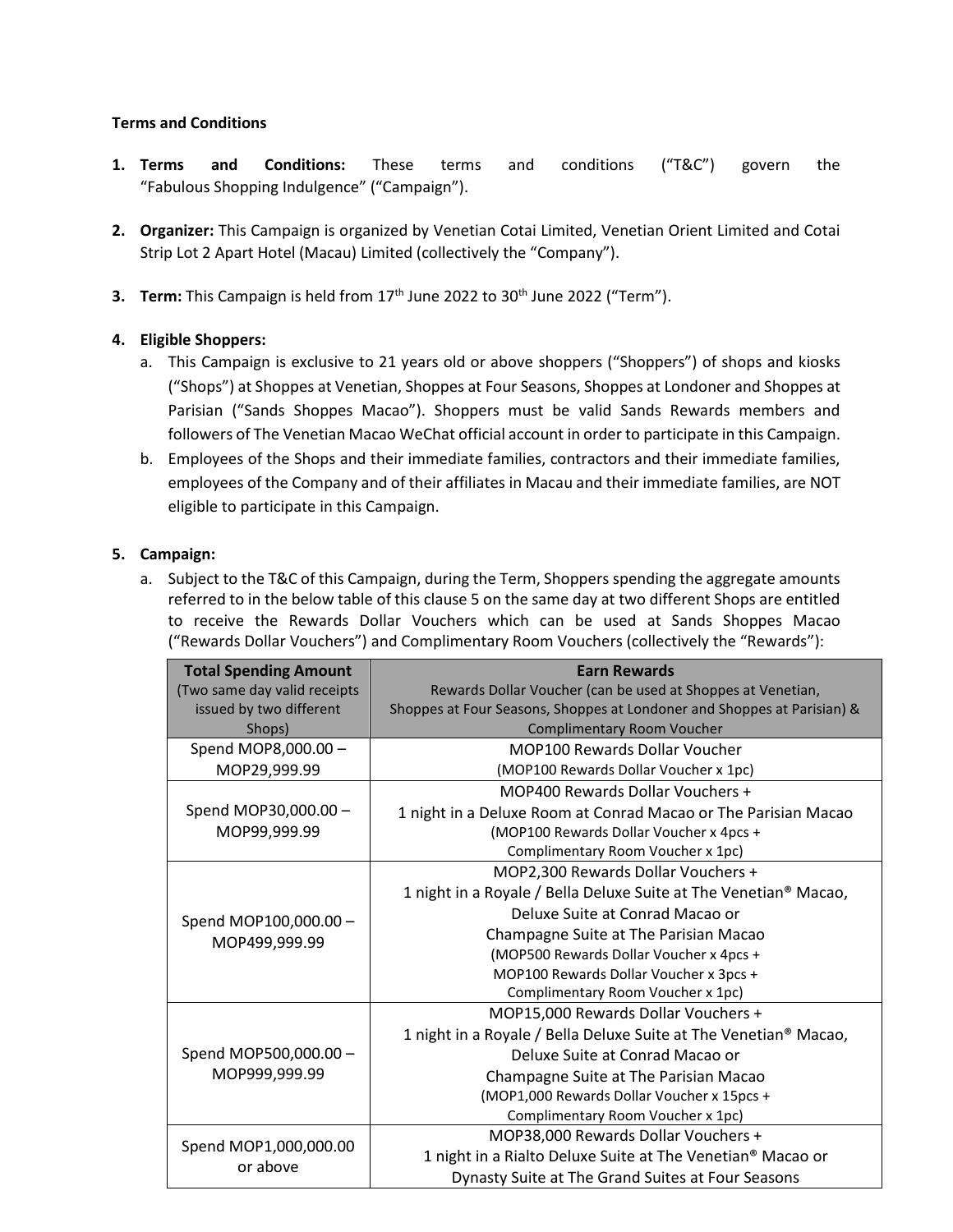| (MOP1,000 Rewards Dollar Voucher x 38pcs + |
|--------------------------------------------|
| Complimentary Room Voucher x 1pc)          |

- b. Each Shopper is limited to a total of 20 redemptions (regardless of the value) throughout the Term of the Campaign.
- c. The Rewards are available on a first come, first served basis, while stocks last.
- d. The Rewards are not redeemable for cash, changeable or exchangeable for other items.
- e. Lost, stolen or damaged Rewards are not reclaimable, refundable or replaceable by the Company.
- f. The Campaign cannot be redeemed in conjunction with other campaigns and/or privileges.

## **6. Spending at Sands Shoppes Macao:**

- a. For the purpose of clause 5 above:
	- i. The aggregate amounts referred to in clause 5 above shall be spent in two Shops (no more, no less) on the same day, and valid receipts shall be issued to the Shoppers;
	- ii. The minimum amount of each receipt shall be MOP200;
	- iii. Receipts of less than MOP200 or from different dates or that are not of the same day of the collection of the Rewards do not qualify for this Campaign and will not be accepted;
	- iv. Purchased products of each Shop should be presented on one receipt with its total amount. Any split receipts for the same product will not be accepted by the Company for redemption under this Campaign;
	- v. A maximum of one receipt from restaurants, lounges, café or food court will be accepted out of the two same day receipts required for the redemption;
	- vi. Purchases of gift vouchers at Shops, deposit receipts from Shops, top-up receipts from Shops, Cotai Water Jet ferry tickets, any tickets from CotaiTicketing™, hotels, Qube, Qube 2, Qube Kingdom Kid's Play Zone, CotaiTravel™, Gondola Ride tickets and Eiffel Tower tickets are not subject to this Campaign and do not qualify for the redemption of the Rewards. Bank transactions are also excluded from this Campaign and do not qualify for redemption of the Rewards;
	- vii. To redeem the Rewards with E-Shop receipts issued by T Galleria by DFS, Macau, Shoppes at Four Seasons ("DFS"), the "Purchase Date" and "Pick-up Date" on the receipts must be within the Term of the Campaign. In addition, Shoppers have to obtain the printed copy of the E-Shop receipts stamped with red ink company chop from DFS for redemption purpose. Nonprinted E-Shop receipts are not accepted for redemption of the Rewards;
	- viii. Credit card sale slip, hand-written, E-receipts or reprinted invoices are not accepted for the purposes of this Campaign;
	- ix. Copies, defective, defaced, damaged or tampered receipts will not be accepted by the Company for redemption under this Campaign;
	- x. Receipts priced in Hong Kong Dollar (HKD) or Chinese Yuan Renminbi (RMB) will be considered as 1:1 rate with Macau Pataca (MOP) under this Campaign;
	- xi. The purchased products presented on redeemed receipts cannot be refunded, but exchanged only. All exchanges of purchased products will be subject to the exchange policy and regulations of the Shops.

## **7. Redemption of Rewards:**

a. To collect the Rewards, Shoppers shall present on the same day of the purchase at any of the Information Counters referred below, the following: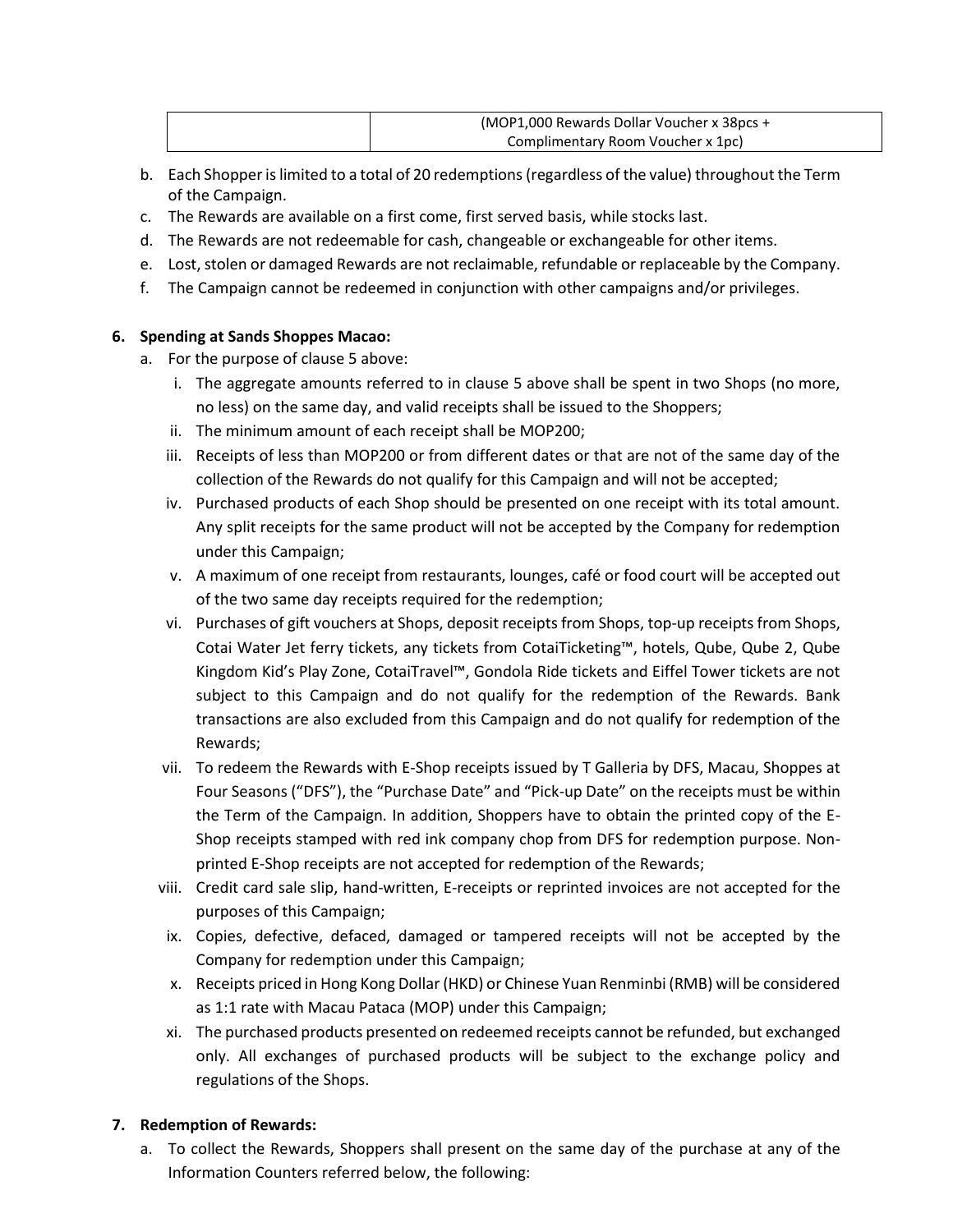- Two (2) same day valid receipts issued by two (2) different Shops;
- The purchased products to which each receipt refers (except for purchase of services);
- Valid Identification Document (Government ID or Passport) of the Shopper;
- Valid Sands Rewards membership card;
- Shopper's email and contact number;
- Proof that Shopper scanned the Shopper ID QR code on WeChat and followed The Venetian Macao WeChat official account to get the Shopper ID.
- b. The collection of the Rewards must be made in person. Employees of the Shops are NOT allowed to collect on behalf of customers.
- c. The Rewards can be collected at the following locations and time:
	- Information Counter at St. Mark's Square, Shoppes at Venetian, near Shop 808
	- Information Counter at Great Hall, Shoppes at Venetian, near Shop 014
	- Information Counter at Mezzanine Level, Shoppes at Four Seasons, near Shop 1219
	- Information Counter at Level 2, Shoppes at Londoner, near Shop 2022
	- Information Counter at Level 5, Shoppes at Parisian, near Shop 517a Operation hours: Monday to Sunday (12:00noon to 8:00pm)
- d. Notwithstanding paragraph a. above, receipts issued after 6:00pm will be accepted for redemption of the Rewards on the next day (with exception to receipts from  $30<sup>th</sup>$  June 2022 which will need to be redeemed until 8:00pm).

#### **8. Usage of Rewards Dollar Vouchers:**

- a. The Rewards Dollar Vouchers are valid until  $24<sup>th</sup>$  July 2022. The validity period of the Rewards Dollar Vouchers will not be extended for any reason, including but not limited to travel restrictions resulting from Covid-19 measures.
- b. The Rewards Dollar Vouchers can be used at any Sands Rewards participating shops and kiosks (excluding Louis Vuitton at Shoppes at Four Seasons), unless otherwise stated.
- c. To spend the Rewards Dollar Vouchers:
	- A minimum of MOP300 must be spent to use a MOP100 Rewards Dollar Voucher;
	- A minimum of MOP1,500 must be spent to use a MOP500 Rewards Dollar Voucher;

• A minimum of MOP3,000 must be spent to use a MOP1,000 Rewards Dollar Voucher. Rewards Dollar Vouchers' cumulative amount must be one-third or lesser than the total purchase amount (e.g.: a maximum of MOP1,000 cumulative Rewards Dollar Vouchers can be used on total purchase amount of MOP3,000).

- d. If Shopper wishes to use several Rewards Dollar Vouchers with minimum spend in a single purchase, the total purchase amount must be equal or larger than the aggregated minimum spend indicated on the Rewards Dollar Vouchers.
- e. The Rewards Dollar Vouchers cannot be redeemed as payment for hotel accommodation.
- f. The Rewards Dollar Vouchers cannot be resold and are neither exchangeable, refundable, nor convertible to cash. In the case that a Rewards Dollar Voucher is deemed as resold, the Rewards Dollar Voucher will be considered null and void and the Shopper will no longer be qualified for future redemptions.
- g. Any Rewards Dollar Vouchers that have been mutilated, altered, copied, hand printed, forged, water damaged, manipulated or tampered with in any way, or that contain any computer programming, printing, mechanical or typographical error will be considered null and void.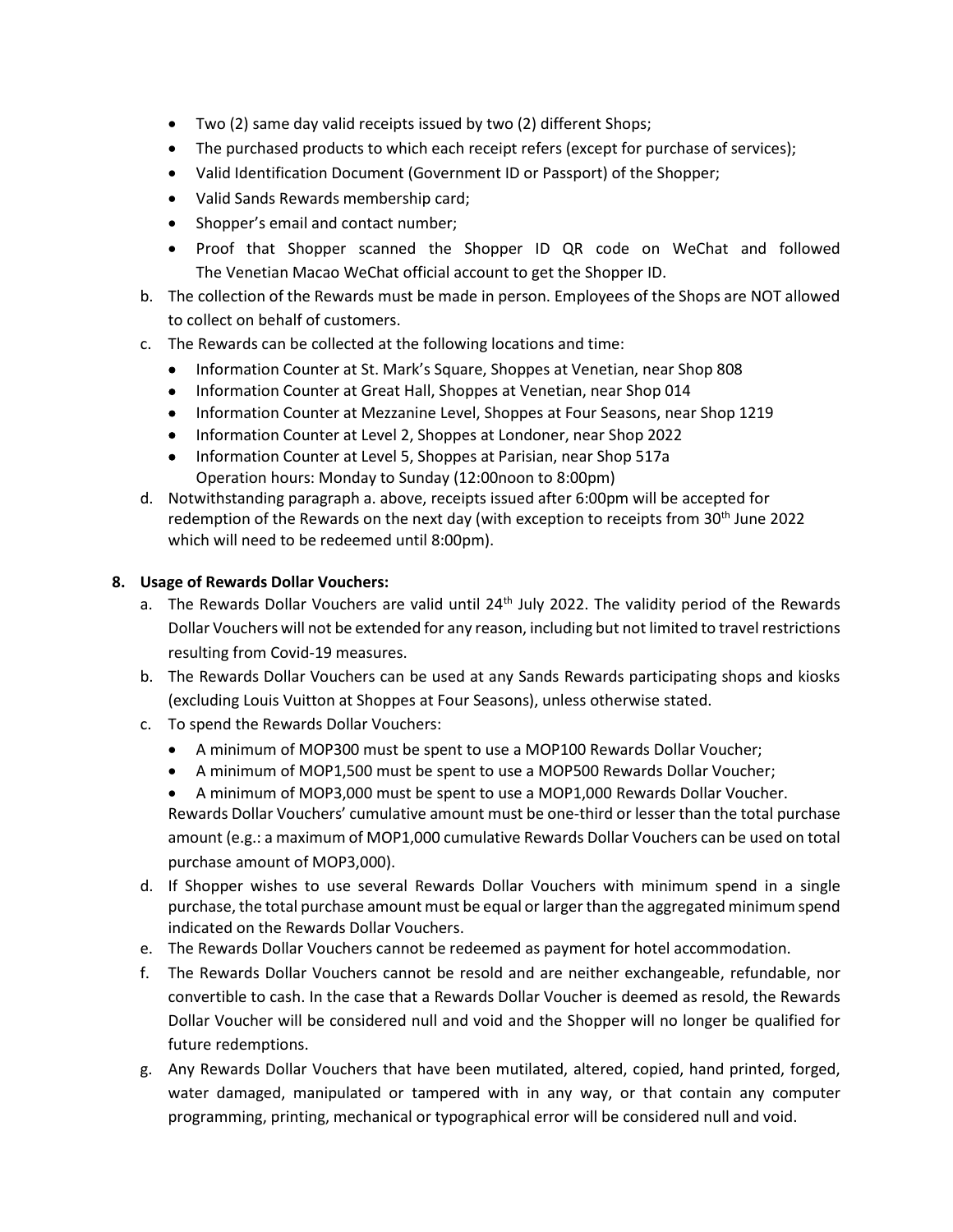h. The Rewards Dollar Vouchers issued under this Campaign may be used in conjunction with other kinds of rewards dollar vouchers issued by Sands Rewards and will be subject to the terms & conditions as listed on the respective vouchers.

# **9. Usage of Complimentary Room Vouchers:**

- a. The Complimentary Room Vouchers can only redeem designated room reserved under this Campaign. The Complimentary Room Vouchers cannot be used, redeemed or refunded for any other packages or hotel rates program being offered.
- b. Room booking procedures for usage of Complimentary Room Vouchers:
	- i. Shop > Redemption of Rewards > Room Booking: Shoppers who have already redeemed the Complimentary Room Vouchers can check the hotel availability or book the rooms before check-in date or make on-day booking before 8:00pm through the Reservation Hotline +853 2882 8824 by providing the promotional code and the voucher serial number stated on the Complimentary Room Vouchers.
		- The Complimentary Room Vouchers booking date is valid until 15<sup>th</sup> September 2022 and stay date is valid until  $17<sup>th</sup>$  September 2022.
	- ii. Room Booking > Shop > Redemption of Rewards: Shoppers can check the hotel availability and book the rooms before the trip and before check-in date through the Reservation Hotline +853 2882 8824 by mentioning booking under "Shop & Stay Offer". Shop and spend at two different Shops at Sands Shoppes Macao on check-in date to meet the redemption spending criteria of the corresponding booked rooms' Complimentary Room Vouchers as stated in clause 5a, follow by redeeming the Rewards at the redemption locations referred to in clause 7c.
		- The stay date booked under this room booking procedure must be within the Term of the Campaign.
		- This room booking procedure is not applicable for booking rooms at The Grand Suites at Four Seasons.
- c. Hotel Reservation Hotline operation hours: Daily from 10:00am to 9:00pm.
- d. The room reservation must be made under the name of the individual registered on the Complimentary Room Voucher using the exact same name as Sands Rewards membership card/identification document (Government ID or Passport). The redemption of the hotel rooms must be made in person at the hotel front desk and valid Complimentary Room Voucher must be presented upon check-in and before 11:55pm on the booked stay date, together with the Shoppers' Sands Rewards membership card and identification document (Government ID or Passport). The Shoppers' Sands Rewards membership card number must be the same as the number registered on the Complimentary Room Voucher.
- e. Shoppers with valid Complimentary Room Vouchers must book and check-in the rooms on or before the designated room booking date and stay date as stated on the Complimentary Room Vouchers. If the rooms are not booked or checked-in on or before the designated date due to any reason, including but not limited to travel restrictions resulting from Covid-19 measures, the validity period of the Complimentary Room Voucher will not be extended.
- f. Complimentary rooms under this Campaign are limited and are subject to availability as advised by the hotel's Reservations team. The following blackout dates apply:  $10^{\text{th}} - 11^{\text{th}}$  September 2022.
- g. Each Shopper can redeem a maximum of one (1) room/per night in each stay and a maximum of four (4) consecutive nights and the rooms are non-transferable.
- h. The Complimentary Room Voucher can redeem room only. Any other services or amenities (minibar, room-service, etc.) shall be charged to and paid by the guest separately.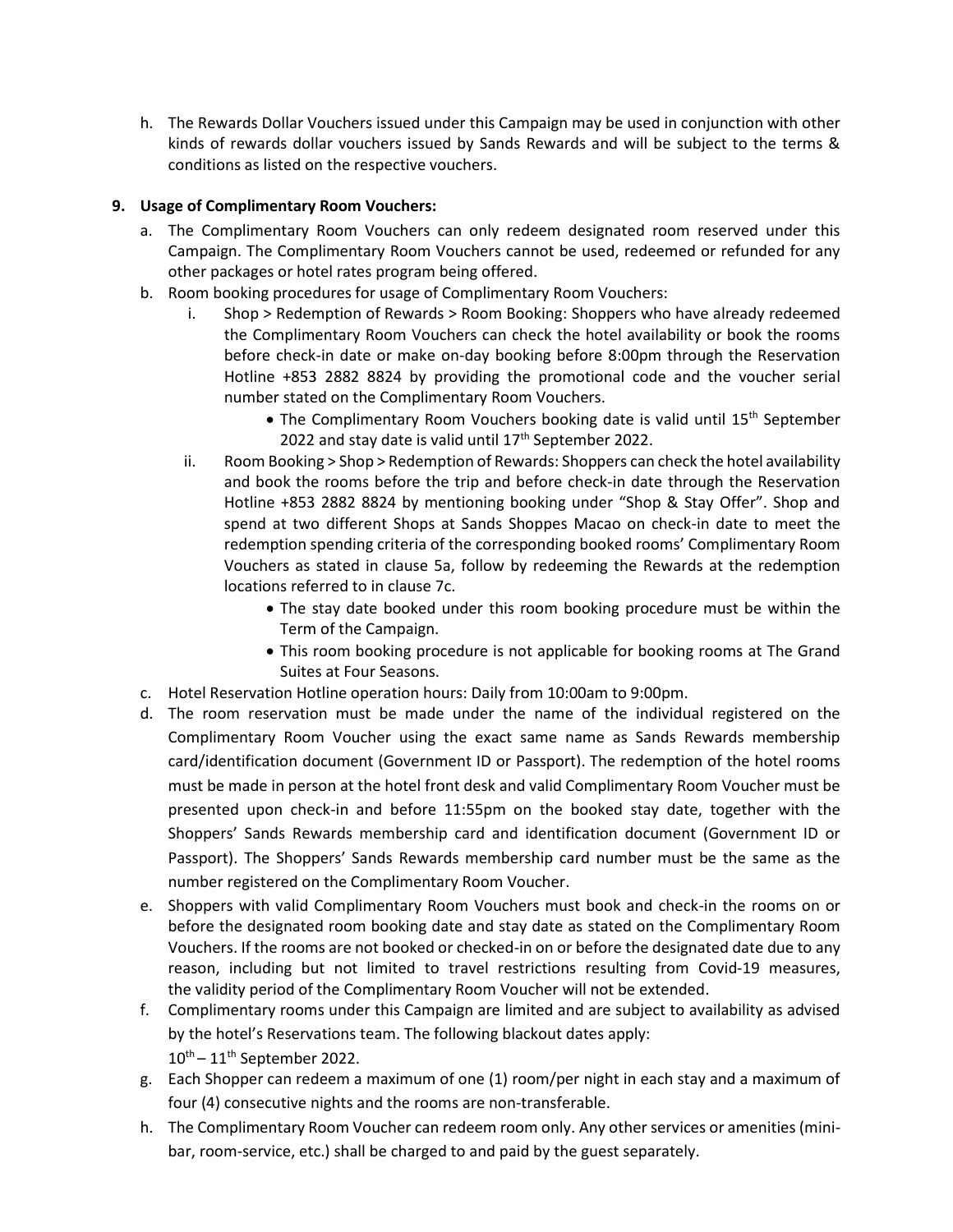- i. The rooms redeemed under this Campaign must only be used by the individual named on the Complimentary Room Voucher and by his/her family members and/or guests (together with the Shopper) up to the maximum capacity allowed under the hotel's policy and regulations in force. All guests staying in or using the room at any time shall register with the hotel at the check-in with a valid identification document (Government ID or Passport).
- j. Rooms redeemed under this Campaign may not be resold or transferred. In the case that a room is deemed as resold, the room will be charged at the best available rate and the Shopper will no longer be qualified for future redemptions.
- k. Shoppers cannot receive consecutive night stays through a combination of this Campaign and casino complimentary offers.
- l. A valid credit card is required for room booking and registration. For no show by 11:55pm on the booked stay date, late cancellations which are made after 6:00pm on the booked stay date or failure to present the corresponding Complimentary Room Voucher before 11:55pm on the booked stay date, best available rate will be charged to the guest's credit card and the associated Complimentary Room Voucher will be considered null and void.
- m. Hotel official check-in and check-out time and all special requests will be subject to hotel availability upon arrival.
- n. In any case of early check-out, neither refund nor future credit/stay will be granted.
- o. Any extension apart from the usage of Complimentary Room Voucher will be at hotel best available rate and subject to availability.
- p. Complimentary Room Vouchers cannot be redeemed for cash value, changed or exchanged for other items. Complimentary Room Vouchers are not transferable by any means.
- q. Complimentary Room Vouchers cannot be used in conjunction with any other promotion and/or privileges.
- r. Any Complimentary Room Vouchers that have been mutilated, altered, copied, hand printed, forged, water damaged, manipulated or tampered with in any way, or that contain any computer programming, printing, mechanical or typographical error, will be considered null and void, and will not be accepted by the Company.
- **10. Personal Data:** We collect the personal data you provide us (including but not limited to your name, your WeChat ID, your email address, your telephone number, and any data related with your participation in this Campaign) for the purposes of this Campaign and, in order for you to redeem the Rewards we also ask you to present us your Identification Document (Government ID or Passport) and your Sands Rewards membership card. We also collect your data for direct marketing purposes (in respect of our news, campaigns, and other services), to improve database segmentation and customization of marketing offers, for market research around consumer preferences and to conduct statistical and satisfaction surveys. We will record the last 4 digits of your Identification Document (Government ID or Passport) to verify and mislead potential duplication of redemptions and we will keep them during your participation in the Campaign after which we will destroy them. We will keep the remaining personal data collected from you during your participation in the Campaign and for the period of time that the subconcession agreement that Venetian Macau Limited is a party to for the operation of games of fortune and chance in Macau is in force. At any time you have the right to view your personal data, request additional information about its storage and processing, require any necessary amendments, and withdraw the consent herein or simply opt-out from receiving direct marketing materials from us by emailing us at privacy@sands.com.mo.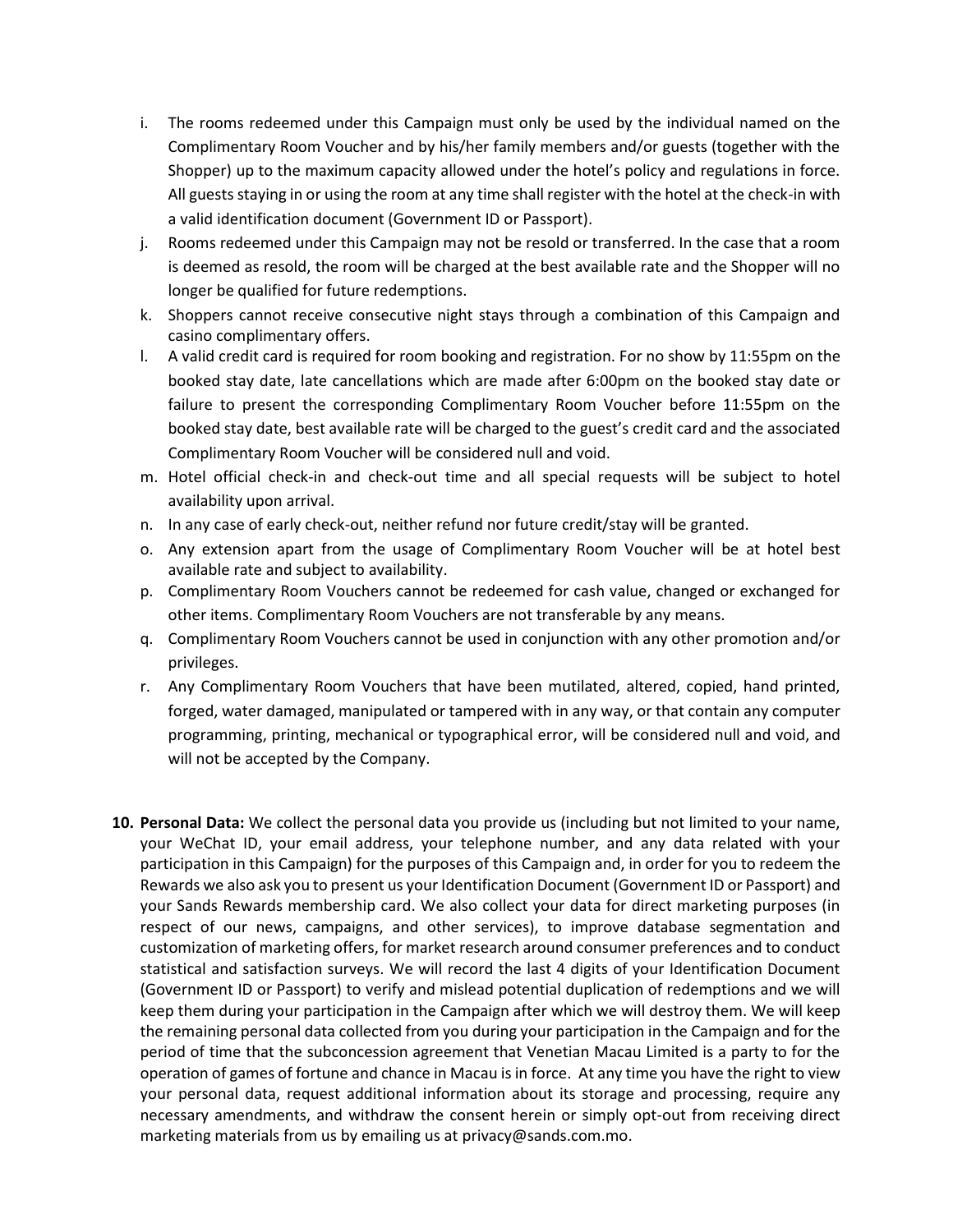By participating in this Campaign, you hereby authorize the Company to collect, use, store and process automatically or mechanically any personal data provided by you (hereinafter the "Data"), for the said purposes, including your name, your WeChat ID, your email address, your telephone number, and any data related with your participation in this Campaign. You also authorize the Company to use your Data for direct marketing purposes (in respect of our news, campaigns, and other services), to improve database segmentation and customization of marketing offers, for market research around consumer preferences and to conduct statistical and satisfaction surveys. No marketing offers should be sent to you in the Mainland People's Republic of China. In addition, you expressly authorize the Company to share and disclose, in confidentiality, your Data with Las Vegas Sands Corp. ("LVSC") in the United States of America, Sands China Ltd. ("SCL") in Hong Kong and Marina Bay Sands ("MBS") in Singapore, or with any of its affiliates (collectively "Sands") and with any third-party service providers as may be currently used or selected by any of Sands properties in the future, which have entered into an agreement with Sands that is substantially similar to Sands Privacy Policy, for the above said purposes and so that you may be provided with more consistent and personalized experiences across Sands' properties.

You acknowledge that the transfers hereby authorized may constitute an international transfer of personal data and that the different jurisdictions where the Company, LVSC, SCL and MBS affiliates and third-party service providers are incorporated may have different data privacy laws and protections. You further declare that you were given the opportunity to make queries and request clarifications on the above and that you have obtained complete and proper answers and clarifications.

**11. OFAC List:** Shoppers acknowledge that Las Vegas Sands Corp. (LVSC), ultimate mother company of the Company, is headquartered in the United States of America and that any hotels operating under the LVSC portfolio of brands are legally restricted from conducting business with any persons or entities that are designated on the U.S. Department of the Treasury's Office of Foreign Assets Control (OFAC) List of Specially Designated Nationals and Other Blocked Persons (including terrorists and narcotics traffickers) (the "OFAC List"), since LVSC and affiliates could be determined to have derived income, directly or indirectly, from any such prohibited business activities. The OFAC List can be found by visiting https://home.treasury.gov/policy-issues/financial-sanctions/specially-designated-nationalsand-blocked-persons-list-sdn-human-readable-lists. Shoppers represent and warrant that they are currently not on the OFAC List, nor on any similar restricted party listings, including those maintained by other governments pursuant to applicable United Nations, regional or national trade or financial sanctions, nor on the DICJ and/or Internal Barred Patrons' List. Shoppers on any such list or that are added to such a list during this Campaign, are not eligible to participate in the Campaign or shall be disqualified and the Company reserves the right to not issue or allow the prizes to be claimed. Shoppers shall notify the Company immediately if they are on or are added to any of such lists during the Term of this Campaign.

#### **12. Miscellaneous:**

- a. This Campaign may be suspended or terminated at any time at the discretion of the Company and the Shoppers' spending on or after that day will not be entitled to redeem the Rewards.
- b. In any case, the Company does not take responsibility for any problems, damages, or losses related to this Campaign.
- c. If there is any dispute, the Company reserves the right to make the final decision.
- d. Failure to adhere to these T&C may result in disqualification.
- e. The English version of these T&C shall prevail wherever there is a discrepancy between the English and the Chinese versions.